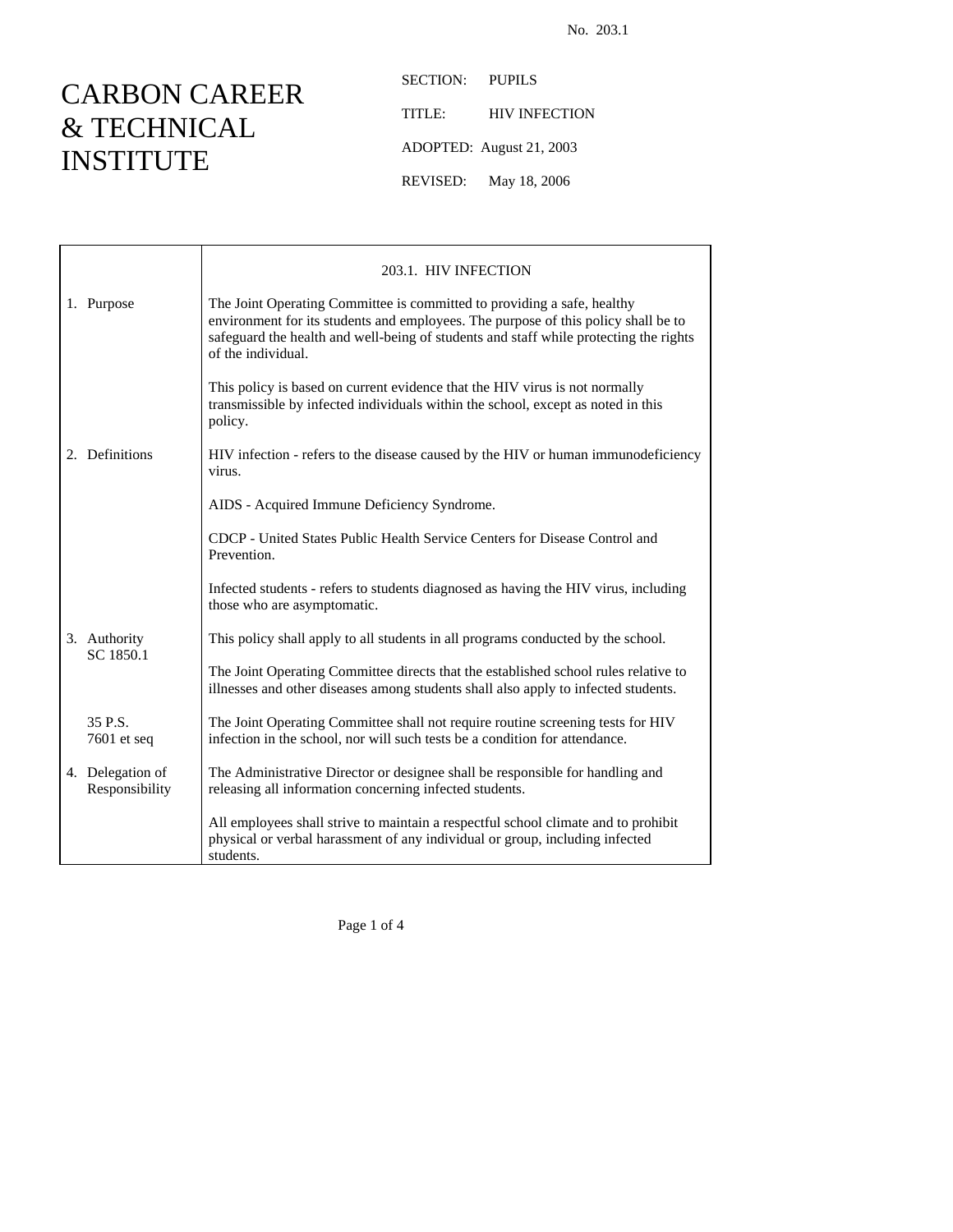203.1. HIV INFECTION - Pg. 2

|               | All employees shall be required to consistently follow infection control/universal<br>precautions in all settings and at all times, including school buses. Employees shall<br>notify the building principal or designee of all incidents of exposure to bodily fluids<br>and when a student's health condition or behavior presents a reasonable risk of<br>transmitting an infection. |
|---------------|-----------------------------------------------------------------------------------------------------------------------------------------------------------------------------------------------------------------------------------------------------------------------------------------------------------------------------------------------------------------------------------------|
|               | On an annual basis, building administrators shall notify students, parents/guardians<br>and employees about current Joint Operating Committee policies concerning HIV<br>infection and shall provide reasonable opportunities to discuss the policy and related<br>concerns.                                                                                                            |
|               | The Administrative Director or designee shall report periodically to the Joint<br>Operating Committee regarding the effectiveness of this policy and shall make<br>recommendations for revision in accordance with developments in medical research<br>and treatments.                                                                                                                  |
| 5. Guidelines | Attendance                                                                                                                                                                                                                                                                                                                                                                              |
| SC 1301       | Infected students have the same right to attend school and receive services as other<br>students and shall be subject to the same policies and rules. HIV infection shall not<br>factor into decisions concerning class assignments, privileges or participation in any<br>school-sponsored activity.                                                                                   |
|               | School authorities shall determine the educational placement of infected students on<br>a case-by-case basis by following policies and procedures established for students<br>with chronic health problems and students with disabilities.                                                                                                                                              |
|               | When an infected student's parent/guardian voluntarily discloses information<br>regarding the student's condition, the employee who receives the information shall<br>obtain the written consent of the parent/guardian to disclose the information to<br>members of the Screening Team.                                                                                                |
|               | A Screening Team comprised of the Administrative Director or designee, building<br>principal, school nurse, school physician, student's parent/guardian, and attending<br>physician shall evaluate the infected student's educational placement. Placement<br>decisions shall be based on the student's need for accommodations or services.                                            |
|               | First consideration must be given to maintaining the infected student in a regular<br>assignment. Any decision for an alternative placement must be supported by specific<br>facts and data.                                                                                                                                                                                            |
| SC 1329, 1330 | An infected student may be excused from attendance if the parent/guardian seeks<br>such excusal based on the advice of medical or psychological experts treating the<br>student.                                                                                                                                                                                                        |

Page 2 of 4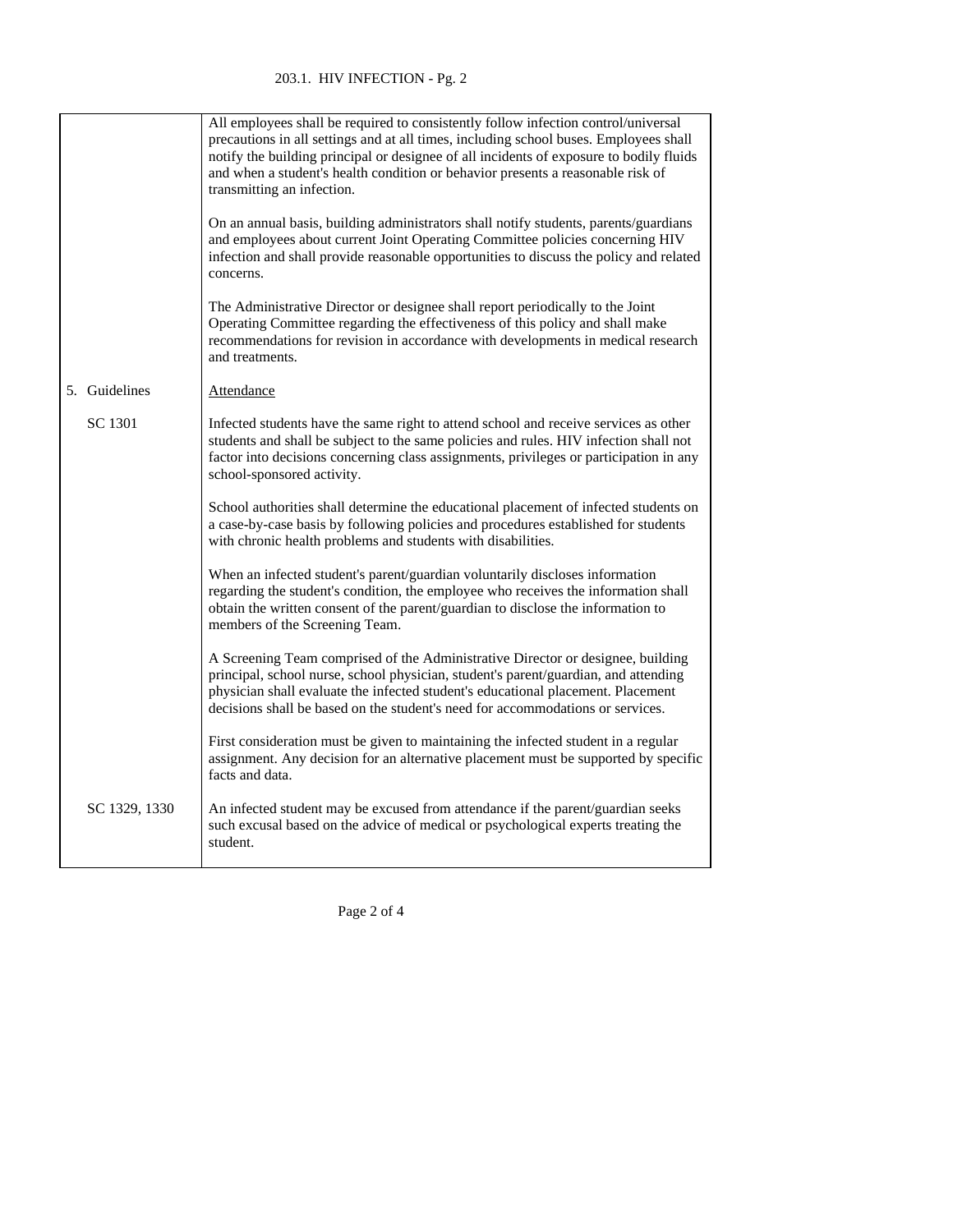## 203.1. HIV INFECTION - Pg. 3

 $\begin{array}{c} \hline \end{array}$ 

 $\overline{\mathbf{I}}$ 

|                       | An infected student's placement shall be reassessed if there is a change in the<br>student's need for accommodations or services.                                                                                                                                                                                                                         |            |
|-----------------------|-----------------------------------------------------------------------------------------------------------------------------------------------------------------------------------------------------------------------------------------------------------------------------------------------------------------------------------------------------------|------------|
|                       | Confidentiality                                                                                                                                                                                                                                                                                                                                           |            |
| 35 P.S. 7607          | Employees who have knowledge of an infected student's condition shall not disclose<br>any information without prior written consent of the student's parent/guardian,<br>consistent with the requirements of the Pennsylvania Confidentiality of HIV-Related<br><b>Information Act.</b>                                                                   | Deleted: ¶ |
| SC 1409               | All health records, notes and other documents referring to an infected student's<br>condition shall be secured and kept confidential.                                                                                                                                                                                                                     | Deleted: ¶ |
|                       | <b>Infection Control</b>                                                                                                                                                                                                                                                                                                                                  |            |
| Pol. 203.2            | Employees shall treat all bodily fluids as hazardous and shall follow universal<br>precautions for any exposure to bodily fluids.                                                                                                                                                                                                                         |            |
|                       | The school shall maintain reasonably accessible equipment and supplies necessary<br>for infection control.                                                                                                                                                                                                                                                |            |
|                       | <b>Staff Development</b>                                                                                                                                                                                                                                                                                                                                  |            |
|                       | All employees shall participate in a planned HIV education program that:                                                                                                                                                                                                                                                                                  |            |
|                       | 1. Conveys factual and current information.                                                                                                                                                                                                                                                                                                               |            |
|                       | 2. Provides guidance on infection control procedures.                                                                                                                                                                                                                                                                                                     |            |
|                       | 3. Informs about current law and school policies concerning HIV.                                                                                                                                                                                                                                                                                          |            |
|                       | 4. Assists staff to maintain productive parent/guardian and community relations.                                                                                                                                                                                                                                                                          |            |
|                       | 5. Includes annual review sessions.                                                                                                                                                                                                                                                                                                                       |            |
|                       | Designated employees shall receive additional, specialized training appropriate to<br>their positions and responsibilities.                                                                                                                                                                                                                               |            |
|                       | <b>Prevention Education</b>                                                                                                                                                                                                                                                                                                                               |            |
| Title 22<br>Sec. 4.29 | The goals of HIV prevention education shall be to promote healthy living and<br>discourage the behaviors that put people at risk of acquiring HIV infection.<br>Prevention education shall be taught at every level, be appropriate to students'<br>developmental maturity, and include accurate information about reducing the risk of<br>HIV infection. |            |

Page 3 of 4